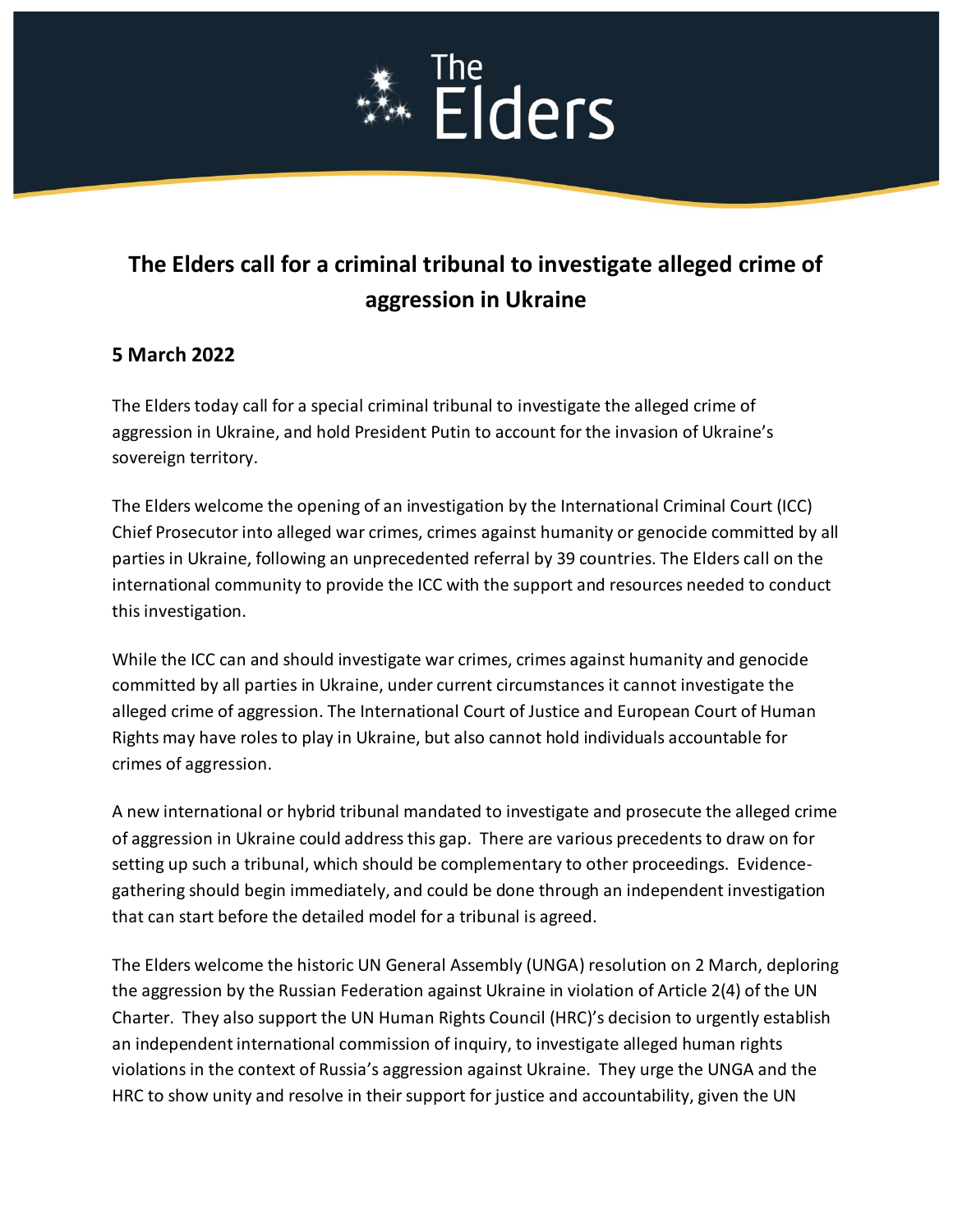Security Council's failure to act, and the Government of Ukraine's request for international support for accountability under international law.

Impunity for aggressors must end if the international community is to deter acts of aggression in future, wherever in the world they may happen.

**[Zeid Raad Al Hussein](https://theelders.org/profile/zeid-raad-al-hussein)**, Member of The Elders and former UN High Commissioner for Human Rights, said:

"*The international community has a responsibility to come together to take all measures necessary to restore and maintain global peace and security, particularly when the UN Security Council is unable to act. A criminal tribunal to investigate and prosecute the alleged crime of aggression in Ukraine would be a crucial step forward towards ending impunity. I encourage governments to respond to the Ukrainian Government's request for support on this issue, and urgently engage to find a way forward. We must act collectively to defend the rules that underpin our common security, and hold to account those who violate them*."

**[Mary Robinson](https://theelders.org/profile/mary-robinson)**, Chair of the Elders and former UN High Commissioner for Human Rights, said:

"*Failure to hold President Putin accountable for his aggression against Ukraine will further undermine the rules-based international order. If we allow crimes of aggression to go unchallenged, we are likely to see further violations, and a continuing breakdown of the peace and security the UN was set up to protect. The international community must explore all options available to ensure accountability and justice*."

## ENDS

# **Technical notes**

- 1. The crime of aggression refers to the planning or execution, by a political or military leader, of acts of aggression in violation of the UN Charter, such as an invasion, occupation or annexation by force.
- 2. Under current circumstances, the ICC is not able to investigate or prosecute the alleged crime of aggression in Ukraine. Neither Ukraine nor the Russian Federation are a State Party to the Rome Statute. Ukraine has, however, exercised its prerogatives to legally accept the ICC's jurisdiction over alleged crimes under the Rome Statute. The ICC can therefore open an investigation into any alleged war crimes, crimes against humanity or genocide occurring on the territory of Ukraine. On 2 March 2022, the ICC Prosecutor announced the opening of an investigation into alleged crimes from 20 November 2013 onwards, following referrals by 39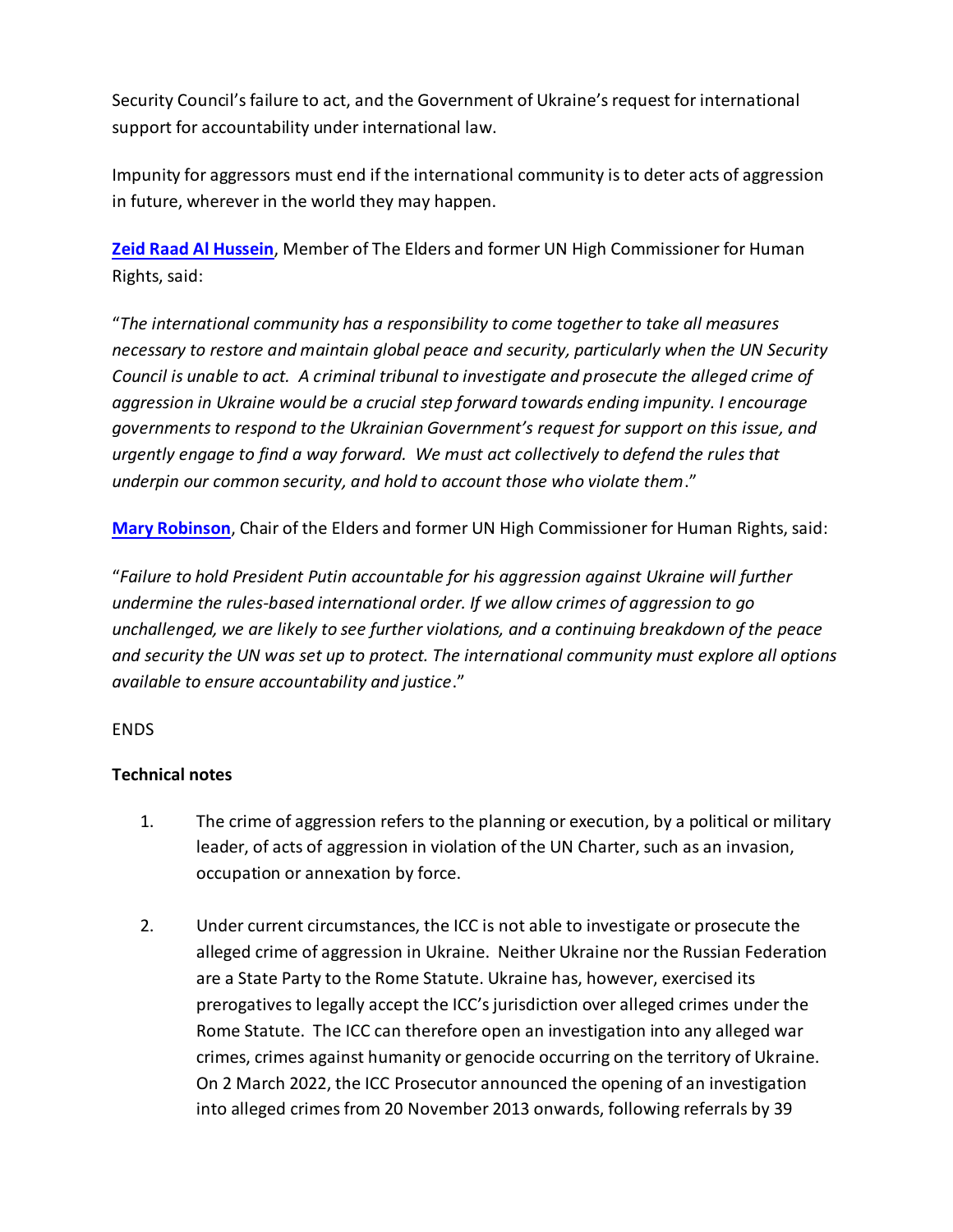States Parties. See https://www.icc-cpi.int/Pages/item.aspx?name=2022 prosecutor-statement-referrals-ukraine.

- 3. The crime of aggression has a unique jurisdictional regime, separate to the other Rome Statute crimes (war crimes, crimes against humanity and genocide). The crime of aggression was included in the original Rome Statute, and its definition and conditions for jurisdiction and activation were set out in amendments agreed by States Parties in 2010 ("the Kampala amendments"). The Court's jurisdiction over the crime of aggression was activated as of 17 July 2018.
- 4. Countries which are not States Parties to the ICC are excluded from the Court's jurisdiction over the crime of aggression, whether they are victim or aggressor, unless there is a referral by the UN Security Council. Given that the Russian Federation has a veto over Security Council decisions, such a referral may not be made, and therefore the ICC will not have jurisdiction over the alleged crime of aggression in this case.

## **Media enquiries**

Luke Upchurch, Director of Communications T: +44 7741 742064 [media@theElders.org](mailto:media@theElders.org)

Sign up to [receive The Elders' press releases.](http://theelders.org/contact/media-request)

## **About The Elders**

The Elders are independent leaders using their collective experience and influence for peace, justice and human rights worldwide. The group was founded by Nelson Mandela in 2007.

The Elders are [Ban Ki-moon](http://theelders.org/ban-ki-moon) (Deputy Chair), [Gro Harlem Brundtland,](http://theelders.org/gro-harlem-brundtland) [Zeid Raad Al Hussein,](https://theelders.org/profile/zeid-raad-al-hussein) [Hina](http://theelders.org/hina-jilani)  [Jilani,](http://theelders.org/hina-jilani) [Ellen Johnson Sirleaf,](https://theelders.org/profile/ellen-johnson-sirleaf) [Ricardo Lagos,](http://theelders.org/ricardo-lagos) [Graça Machel](http://theelders.org/graca-machel) (Deputy Chair)[, Juan Manuel Santos,](https://theelders.org/profile/juan-manuel-santos) [Mary Robinson](http://theelders.org/mary-robinson) (Chair) and [Ernesto Zedillo.](http://theelders.org/ernesto-zedillo)

[Martti Ahtisaari,](http://theelders.org/martti-ahtisaari) [Ela Bhatt,](http://theelders.org/ela-bhatt) [Fernando Henrique Cardoso,](http://theelders.org/fernando-h-cardoso) [Lakhdar Brahimi,](https://theelders.org/profile/lakhdar-brahimi) and [Jimmy Carter](http://theelders.org/jimmy-carter) are Elders Emeritus.

[Desmond Tutu](https://theelders.org/profile/desmond-tutu) (1931-2021) and [Kofi Annan](https://theelders.org/kofi-annan) (1938-2018) were founding members of The Elders and served as Chairs from 2007 to 2013 and 2013 to 2018 respectively.

#### **Find out more**